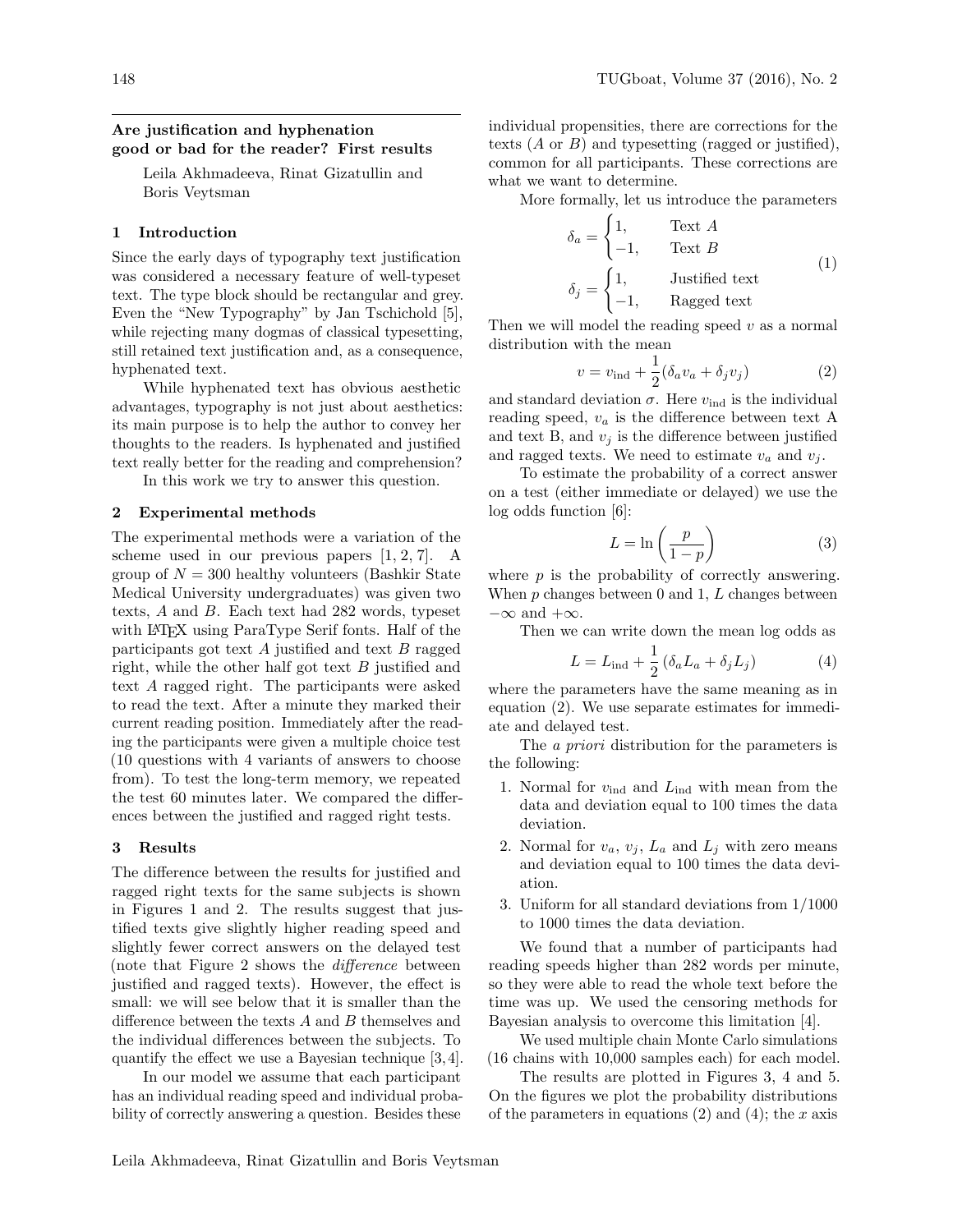

<span id="page-1-0"></span>Figure 1: Distribution of reading speed and test results



<span id="page-1-1"></span>Figure 2: Difference of speed of reading and test results for justified and ragged right texts for the same subject

shows the values of the parameter, while the  $y$  axis shows the relative probability of this value according to the simulations. In all figures the first panel represents the individual differences, the second panel the differences between texts  $A$  and  $B$ , and the last panel the difference between the justified and ragged right texts. On the last panel we plot the zero line (no difference) and 95% interval for the parameters. The significance test of the usual statistics corresponds to the 95% interval being completely to one side of the vertical zero line [\[4\]](#page-3-5).

The results show that the individual differences in all models dominate the other factors. The difference between the justified and ragged texts is small. However on the 95% level we can say that justified texts are being read faster than the ragged right (by about 7 words per minute), and, even more interesting, the results for delayed tests are better for the ragged right texts. If we convert the log odds to the number of correct answers, we can see that on a 100-question test with 90% correct answers the difference would be about 4 points.

### 4 Discussion and conclusions

We see that there is a small, but persistent difference between justified and ragged right texts: the former are read slightly faster, but on the delayed tests (when the text is committed to long term memory) give slightly worse results.

Does this mean that one should typeset exam materials in the ragged right fashion? Not necessarily. We do not know whether this effect is specific for our population: Cyrillic readers in Russian, with a significant proportion having Russian as the second language (many students of Bashkir State Medical University have Tatar or Bashkir as their first language). Still, our findings are very intriguing and should be further investigated. One way of interpreting the results might be the interplay between visual image of a word and its commitment to memory: a justified text has hyphenated words with "broken" visual image. If this is the case, the effect should be more pronounced for languages with longer words like Russian and German than for languages with shorter words like English.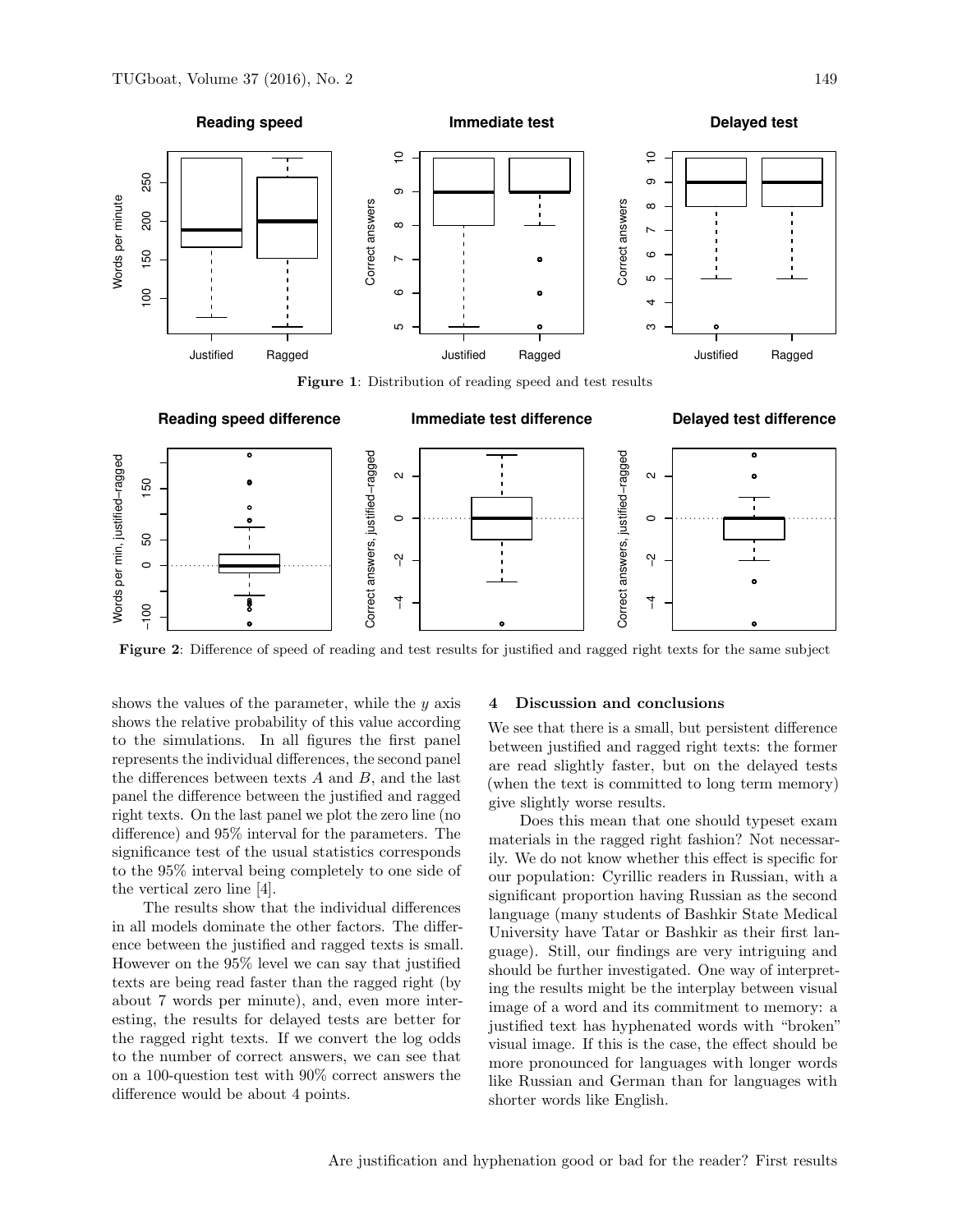

<span id="page-2-0"></span>Figure 3: Bayesian estimate for the speed of reading model



<span id="page-2-1"></span>Figure 4: Bayesian estimate for the immediate test model



<span id="page-2-2"></span>Figure 5: Bayesian estimate for the delayed test model